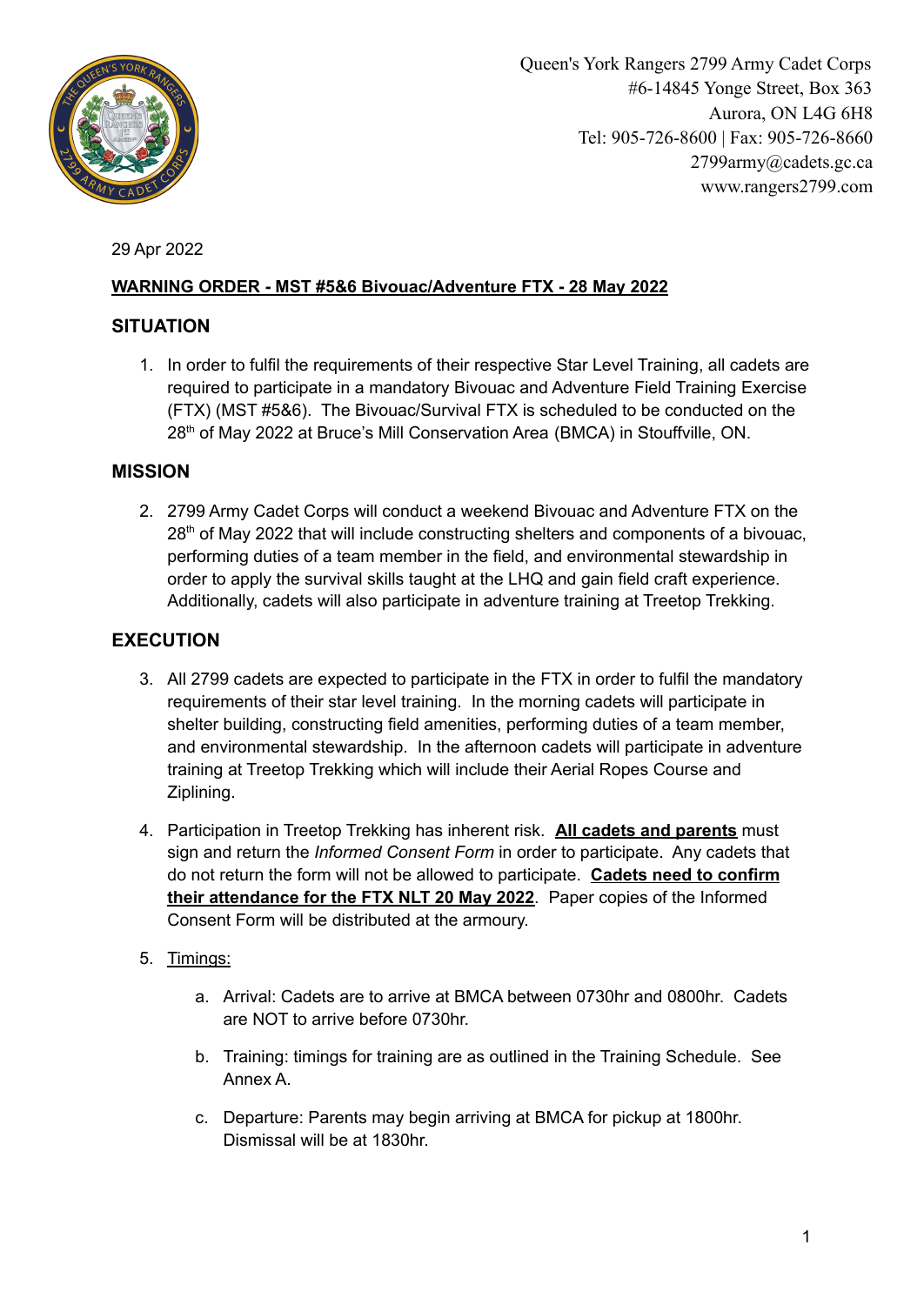### **SERVICE SUPPORT**

- 6. Transportation:
	- **a. All cadets will travel to/from the activity via parent pick-up and drop-off;**
	- **b. BMCA Address: 3291 Stouffville Rd, [Whitchurch-Stouffville,](https://www.google.com/maps/place/Bruce) ON L4A 7X5**

#### 7. Rations:

- a. Meals Ready To Eat (MREs) will be provided to all cadets and staff for lunch and dinner. Cadets may bring extra snacks if needed; and
- b. Cadets are to bring their own canteen/nalgene for carrying water. Jerry cans will be available for cadets to replenish their canteen throughout the activity.
- 8. Medical:
	- a. **All cadets must be in possession of their Provincial Health Card for the duration of the activity**;
	- **b. Cadets requiring EpiPens and/or inhalers must carry them at all times during the activity; and**
	- c. All medication required over the duration of the activity is to be brought by the cadet. The cadets will hand their medication to the Safety Officer in a properly labelled bag with first & last name, timing, and amount of dosage.
- 9. Clothing and Equipment:
	- a. Dress:
		- (1) Cadet dress for the activity is  $C5$  [FTU](http://www.rangers2799.com/uploads/3/9/1/2/39126089/orders_of_dress.pdf) or equivalent outdoor adventure clothing appropriate for weather;
		- (2) Staff dress is CADPAT; and
	- b. Personal equipment: See Annex B.

#### **COMMAND AND SIGNALS**

- 10. Command Structure:
	- a. CO: Maj. Dan Copeland, CO 2799 RCACC [daniel.copeland@cadets.gc.ca](mailto:daniel.copeland@cadets.gc.ca)
	- b. OIC: 2Lt David Kasper, Trg O 2799 RCACC [david.kasper@cadets.gc.ca](mailto:david.kasper@cadets.gc.ca)
	- c. Cell Phone:
		- (1) CO: Maj. D. Copeland (705) 440-7260;
		- (2) OIC: 2Lt. D. Kasper (289) 264-9784.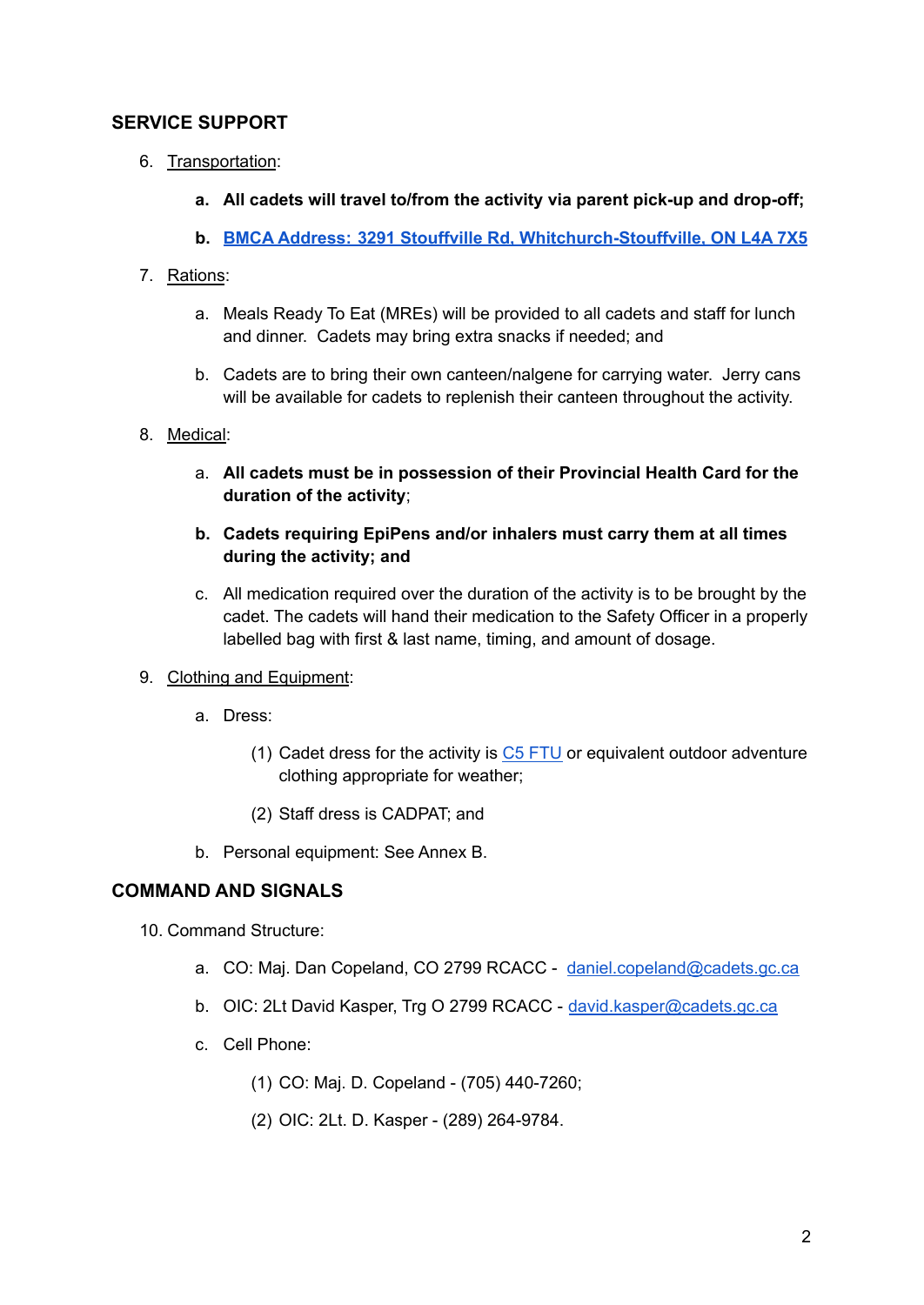2Lt David Kasper Training Officer, 2799 Queen's York Rangers RCACC Canadian Armed Forces [david.kasper@cadets.gc.ca](mailto:david.kasper@cadets.gc.ca) | Cell: (289) 264-9784

Annex A - Exercise Training Plan Annex B - Personal Clothing/Equipment List

Distribution List

Action

CO OIC Admin O Sup O Safety O 2799 RCACC Staff **SSC** 

Information

COA OC ZTO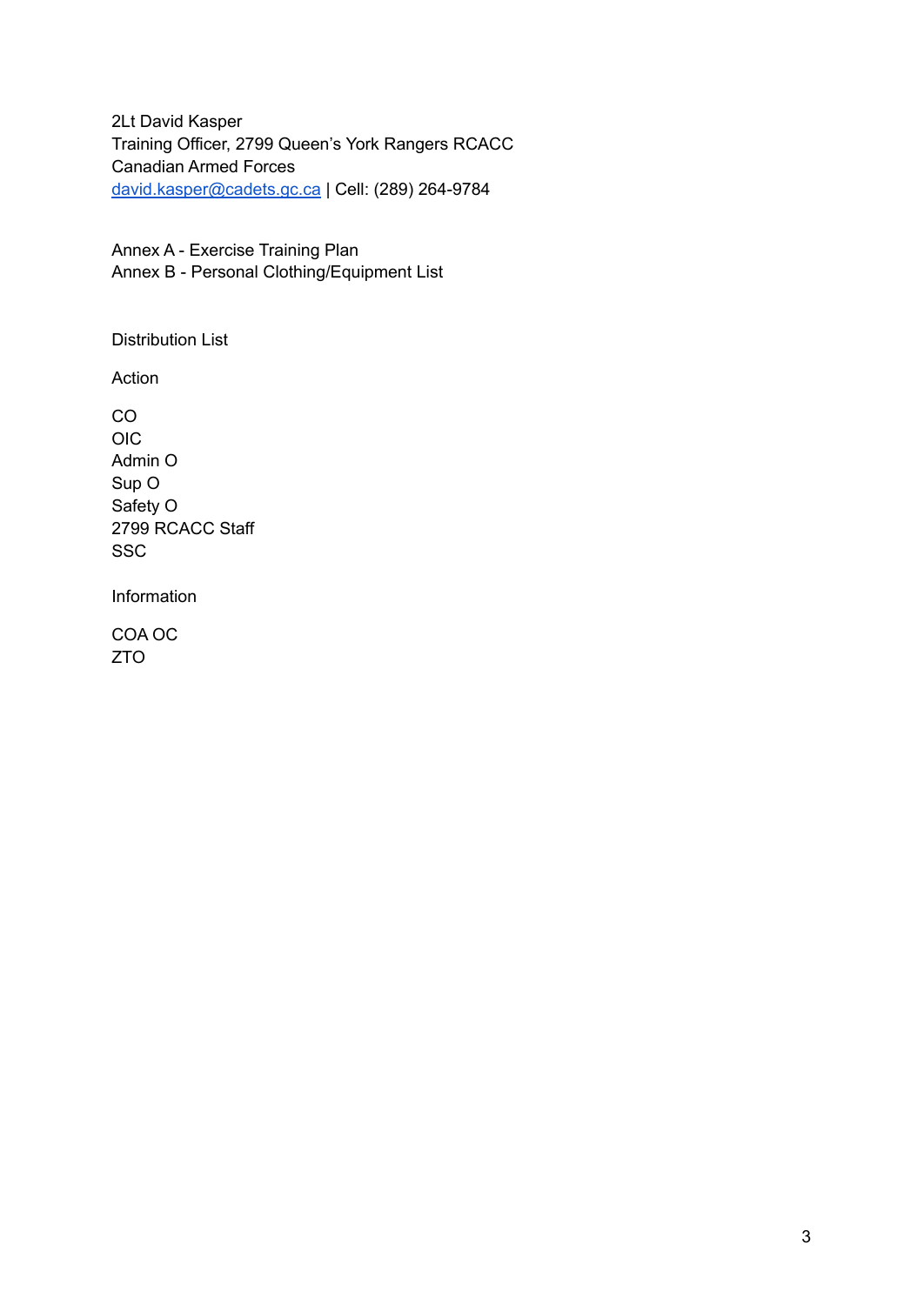## Annex A Op O - 2799 MST #5&6

# **TRAINING SCHEDULE**

| <b>TIMINGS</b>      | <b>GREEN1</b>                                                          | RED <sub>1</sub>       | <b>SILVER 1</b>           | GOLD <sub>1</sub>         | <b>GREEN 2</b>                                                         | RED <sub>2</sub>       | SILVER <sub>2</sub>       | GOLD <sub>2</sub>         |
|---------------------|------------------------------------------------------------------------|------------------------|---------------------------|---------------------------|------------------------------------------------------------------------|------------------------|---------------------------|---------------------------|
| 0700 - 0730         | Staff arrival & setup                                                  |                        |                           |                           |                                                                        |                        |                           |                           |
| 0730 - 0800         | Arrival of cadets                                                      |                        |                           |                           |                                                                        |                        |                           |                           |
| 0800 - 0815         | <b>Briefing</b>                                                        |                        |                           |                           |                                                                        |                        |                           |                           |
| 0815 - 0830         | Prepare for Training                                                   |                        |                           |                           |                                                                        |                        |                           |                           |
| 0830 - 0900         | M121.09 Follow Camp                                                    | M221.01 Duties of a    | M321.02 Construct a       | M403.06 Leadership        | M121.09 Follow Camp                                                    | M221.01 Duties of a    | M321.02 Construct a       | M403.06 Leadership        |
| 0900 - 0930         | Routine                                                                | <b>Section Member</b>  | <b>Bivouac Site</b>       | Appointment               | Routine                                                                | <b>Section Member</b>  | <b>Bivouac Site</b>       | Appointment               |
| 0930 - 1000         | M121.07 Erect a Group                                                  | M221.06 Construct a    | M324.01 Construct an      | M324.01 Construct an      | M121.07 Erect a Group                                                  | M221.06 Construct a    | M324.01 Construct an      | M324.01 Construct an      |
| 1000 - 1030         | Tent                                                                   | Hoochie                | <b>Improvised Shelter</b> | <b>Improvised Shelter</b> | Tent                                                                   | Hoochie                | <b>Improvised Shelter</b> | <b>Improvised Shelter</b> |
|                     | C121.01 Field Amenities                                                | M221.07 Use Section    | M324.02 Collect           | M424.01 Sharpen a         | C121.01 Field                                                          | M221.07 Use Section    | M324.02 Collect           | M424.01 Sharpen a         |
| 1030 - 1100         |                                                                        | Equipment & C221.02    | <b>Drinking Water</b>     | Knife                     | Amenities                                                              | Equipment & C221.02    | <b>Drinking Water</b>     | Knife                     |
|                     |                                                                        | <b>Field Amenities</b> | M324.04 Predict           | M424.03 Weave             |                                                                        | <b>Field Amenities</b> | M324.04 Predict           | M424.03 Weave             |
| 1100 - 1130         |                                                                        |                        | Weather                   | Cordage                   |                                                                        |                        | Weather                   | Cordage                   |
|                     | M121.08 Apply Leave No                                                 | M221.07 & M221.08      | M321.01 Duties of a       | M403.06 Leadership        | M121.08 Apply Leave                                                    | M221.07 & M221.08      | M321.01 Duties of a       | M403.06 Leadership        |
| 1130 - 1230 (Lunch) | <b>Trace Camping</b>                                                   | Prepare IMP            | Leader                    | Appointment               | <b>No Trace Camping</b>                                                | <b>Prepare IMP</b>     | Leader                    | Appointment               |
|                     |                                                                        |                        |                           |                           |                                                                        | M221.09 Maintain       | M321.01 Duties of a       | M403.06 Leadership        |
| 1230 - 1300         |                                                                        |                        |                           |                           | Assist with tear down                                                  | Section Equipment      | Leader                    | Appointment               |
| 1300 - 1330         |                                                                        |                        |                           |                           |                                                                        |                        |                           |                           |
| 1330 - 1600         | C123.01 Participate in Adventure Training (Treetop Trekking & Zipline) |                        |                           |                           |                                                                        |                        |                           |                           |
|                     |                                                                        | M221.09 Maintain       | M321.01 Duties of a       | M403.06 Leadership        |                                                                        |                        |                           |                           |
| 1600 - 1630         | Assist with tear down                                                  | Section Equipment      | Leader                    | Appointment               | C123.01 Participate in Adventure Training (Treetop Trekking & Zipline) |                        |                           |                           |
|                     |                                                                        | M224.04 Determine      |                           |                           | M122.04 Orient a Map                                                   | M224.04 Determine      | 322 Performance Check     | M424.03 Weave             |
|                     |                                                                        | Distance & M224.05     |                           |                           | by Inspection                                                          | Distance & M224.05     |                           | Cordage                   |
|                     | M122.04 Orient a Map                                                   | Follow a Magnetic      | 322 Performance           | M424.03 Weave             |                                                                        | Follow a Magnetic      |                           |                           |
| 1630 - 1700         | by Inspection                                                          | <b>Bearing</b>         | Check                     | Cordage                   |                                                                        | <b>Bearing</b>         |                           |                           |
| 1700 - 1730         | M103.03 Team Building Activities                                       |                        |                           |                           |                                                                        |                        |                           |                           |
| 1730 - 1800         | Supper                                                                 |                        |                           |                           |                                                                        |                        |                           |                           |
| 1800 - 1815         | Debrief                                                                |                        |                           |                           |                                                                        |                        |                           |                           |
| 1815 - 1830         | Dismissal                                                              |                        |                           |                           |                                                                        |                        |                           |                           |